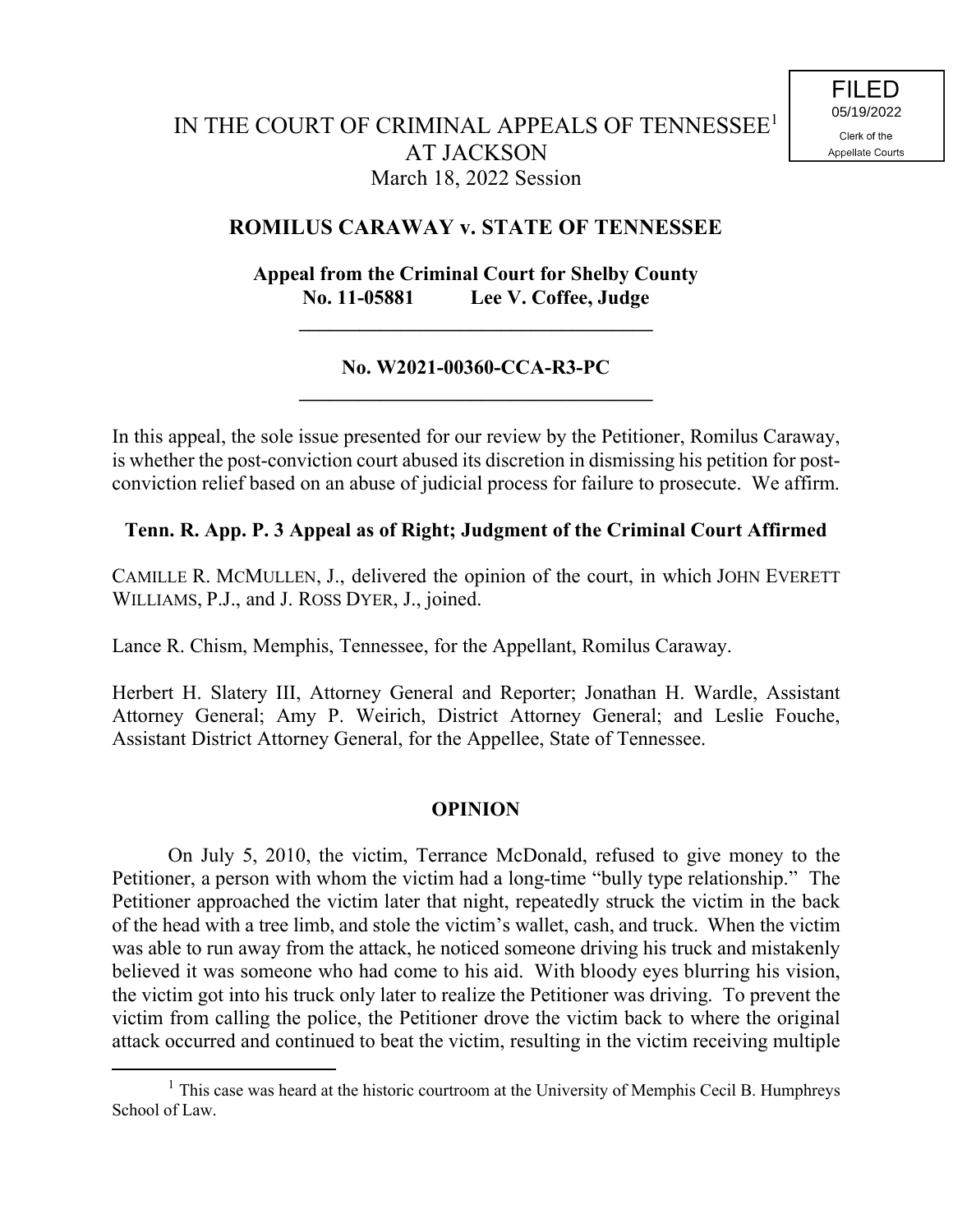stitches to the back of his head and blindness to his right eye at the time of trial. Based on this conduct, following an October 2012 four-day jury trial, $2$  the Petitioner was convicted as charged of aggravated robbery, aggravated kidnapping with intent to terrorize, and aggravated kidnapping resulting in bodily injury. Following a sentencing hearing, the trial court merged the two kidnapping convictions and sentenced the Petitioner as a persistent offender to a term of 30 years to be served at 85 percent for the aggravated robbery conviction and to a term of 30 years to be served at 100 percent for the aggravated kidnapping conviction. The trial court further ordered the two sentences to be served concurrently to one another but consecutively to the Petitioner's 250-month federal sentence in a separate case. State v. Romilus Caraway, No. W2013-00438-CCA-R3-CD, 2014 WL 2993862, at \*1-5 (Tenn. Crim. App. June 30, 2014) no perm. app. filed.

On direct appeal, the Petitioner claimed the trial court erred in denying his motions to exclude certain evidence at trial and in permitting the jury to deliberate a second day. The Petitioner further claimed that the evidence was insufficient to support each of his convictions. Id. 2014 WL 2993862, at \*1. In affirming the Petitioner's convictions, this court concluded that (1) the State properly introduced evidence of the prior robberies the Petitioner committed against the victim to show intent, and the trial court properly instructed the jury that such evidence could be considered for the limited purposes of determining whether it tended to show intent and a complete picture of the crime; (2) the admission of the victim's testimony concerning the threatening telephone calls and the victim's subsequent flight was relevant and, therefore, proper, id. at \*9; (3) the substance of the threatening telephone calls to the victim were not offered to prove their truth; rather, the statements were offered to show their effect on the victim, and thus not hearsay, id. at \*9; (4) the evidence strongly supported the Petitioner's convictions of aggravated robbery and aggravated kidnapping, id. at \*11; and (5) the Petitioner's failure to argue that the trial court erred by requiring the jury to deliberate a second day when the jury had indicated that it was deadlocked on the aggravated kidnapping counts was waived and did not require plain error relief, id. at \*12-14.

The Petitioner filed a timely pro se petition for post-conviction relief on January 27, 2015. The issues raised herein require us to undergo a detailed recitation of the remaining factual and procedural history of this case. The record shows that over the seven-year period from the filing of the Petitioner's initial pro se post-conviction petition to the instant appeal, there have been two different post-conviction courts and three different postconviction counsel involved with the Petitioner's filing for post-conviction relief.

 $2$  Jury selection occurred on October 8, 2012, the proof began on October 9, 2012, and the case was submitted to the jury on October 11, 2012. The jury returned their verdict on October 12, 2012.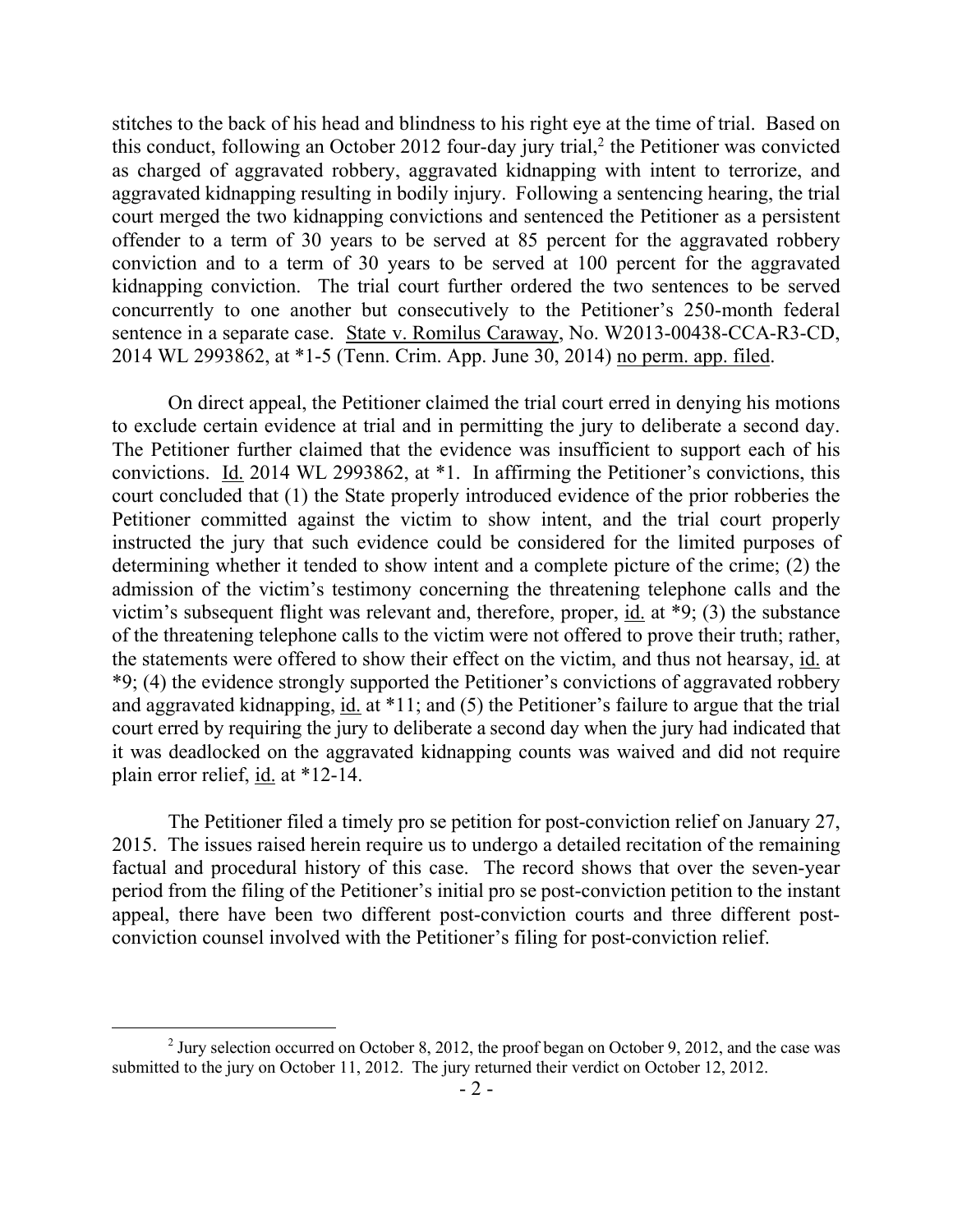First Post-Conviction Court. A composite supplement to the record reflects twenty-six (26) setting dates from February 19, 2015 to August 25, 2017, before the Honorable Judge James C. Beasley, Jr., the first post-conviction court, and the same judge who presided over the Petitioner's trial. On February 19, 2015, the court appointed first counsel to represent the Petitioner. On April 2, 2015, May 29, 2015, July 10, 2015, August 14, 2015, October 2, 2015, December 11, 2015, and January 25, 2016, first counsel requested and received a continuance in the matter without objection from the State. On February 12, 2016, nearly a year after her appointment, first counsel successfully moved to withdraw from further representation of the Petitioner based on a break-down in communication with the Petitioner and because the Petitioner had threatened her "so much that [she] was very concerned for [her] safety." During the bench conference on the motion, the court asked what issues were alleged in the petition, and first counsel replied, "Well that's another issue, everything. What isn't his — He alleges ineffective assistance of counsel and trial Court error and anything." The court recalled the Petitioner's trial was a "weird case," and first counsel reminded him that "after trial started . . . there was a protective warrant issued for the alleged victim, because [the Petitioner] was threatening [the victim] again, and the grandmother and everyone."<sup>3</sup>

By order entered on February 16, 2016, the court appointed second counsel to represent the Petitioner. Second counsel appeared in court and requested and received continuances on March 4, 2016, April 1, 2016, May 6, 2016, June 3, 2016, July 6, 2016, July 8, 2016, August 12, 2016, September 23, 2016, November18, 2016, and February 3, 2017, without objection from the State. On January 28, 2017, the State filed a response to the Petitioner's pro se petition for post-conviction relief denying the allegations in the petition and requesting an evidentiary hearing. On February 24, 2017, second counsel advised the court that the Petitioner would like another continuance; however, the State was "not happy" because the petition had been lingering for almost two years. The State replied that they had been waiting for second counsel to file an amended petition. In response, second counsel noted that "the jail lost all of [the Petitioner's] paperwork. But, he had his trial transcripts and his notes and that is his main issue for not signing my petition, he wants his stuff back to make sure." At the next setting, on February 27, 2017,

<sup>&</sup>lt;sup>3</sup> The victim fled from court on the first day of trial. The next day the victim testified that he had received two telephone calls on the previous afternoon that caused him to be scared for his own safety and that of his 83-year-old grandmother. The caller told the victim that "your grandmother, she's in the front room watching television," and the caller told the victim to "leave well enough alone[,] let it be, don't come to court." The victim was wearing yellow prison garb because he was in protective custody. State v. Caraway, No. W2013-00438-CCA-R3CD, 2014 WL 2993862, at \*8 (Tenn. Crim. App. June 30, 2014). Fifty-nine telephone calls placed by the defendant while incarcerated, some of which included the defendant expressing concern to a third party that the victim and another witness were "showing up," were admitted into evidence. Id. at \*9.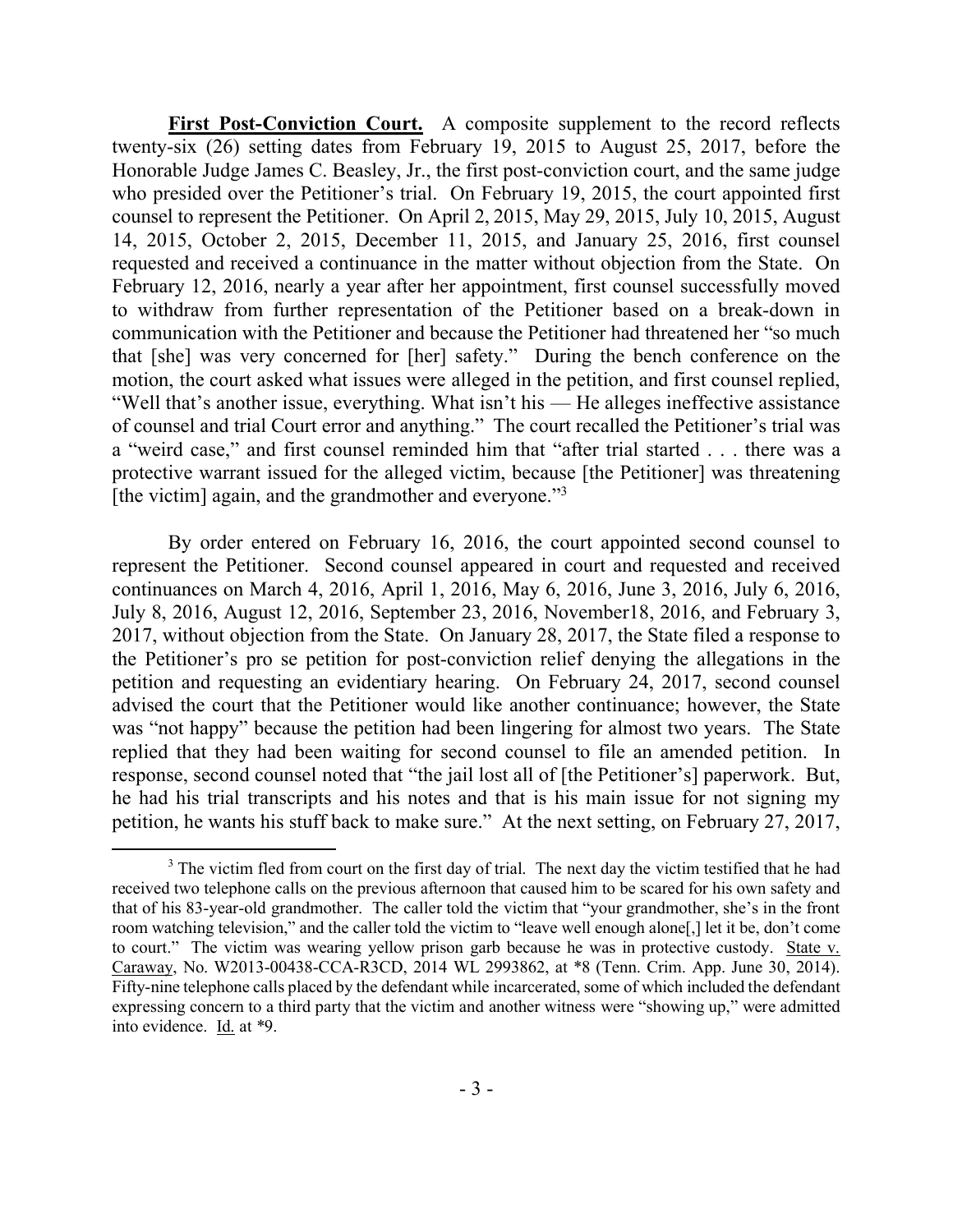the court acknowledged the difficulty the Petitioner experienced with the loss of his files; however, he admonished that the case had been "going on for too long … and [the Petitioner and second counsel were] going to have to do the best you can." The Petitioner interjected that "This ain't nothing that we just rushed through . . . this procedure takes time." The court then received assurances from second counsel that the petition would be ready to proceed to an evidentiary hearing on May 5, 2017. Without objection from the State, on May 5, 2017, the matter was again continued for a hearing based on second counsel's assertion of an issue the Petitioner sought to add to the amended petition. On August 22, 2017, second counsel filed an amended petition for post-conviction relief, incorporating the issues in the Petitioner's pro se petition and adding several other issues.

At the next setting, on August 25, 2017, second counsel advised the court at the top of the hearing that the Petitioner was not ready to proceed to a hearing because he was seeking to bring additional witnesses in to testify. Upon inquiry by the court, second counsel advised that the witnesses included "Canseler," the same person who testified at trial as seeing the Petitioner driving the victim's truck at the time of the offense, and the victim, Terrance McDonald. However, the Petitioner did not disclose why he wanted second counsel to interview or subpoena either witness. Regardless of second counsel's belief that the Petitioner was going to be "a problem," second counsel advised the court that he was ready to proceed with the evidentiary hearing. Second counsel then explained that the Petitioner refused to sign the amended petition because they were unable to come to an agreement on it. After noting that the Petitioner had also given the Sheriff "some trouble this morning," the State launched into an oral motion to dismiss the petition asserting as grounds the Petitioner's failure to sign or notarize the petition, second counsel's failure to consult with the Petitioner upon filing the amended petition, the failure to have witnesses present for the hearing, and that the issues in the petition had been previously determined on direct appeal. In the alternative, the State objected to any further continuances in the matter and urged the court to proceed with the evidentiary hearing. Following an extensive exchange between the court and the Petitioner, the Petitioner assured the court that he had "no problem" with second counsel and lamented that he did not want to "just rush through" his petition. The Petitioner eventually disclosed to the court that "if [he] could be relieved from [Judge Beasley's] courtroom, because I know that you are not going to make a ruling that you made in my trial, on your own mistake that you made, so I'm asking the Court to change the venue . . . because I don't feel like I am going to get a fair and impartial hearing in your courtroom." After even more discussion directly with the Petitioner, the court recused itself based generally on having to review its own trial determinations and transferred the Petitioner's case to another judge.<sup>4</sup> An order to that effect was issued the same day.

<sup>&</sup>lt;sup>4</sup> Although not raised herein, this court has long held that a conflict does not arise based solely upon the trial court simultaneously serving as the post-conviction court. Harris v. State, 947 S.W.2d 156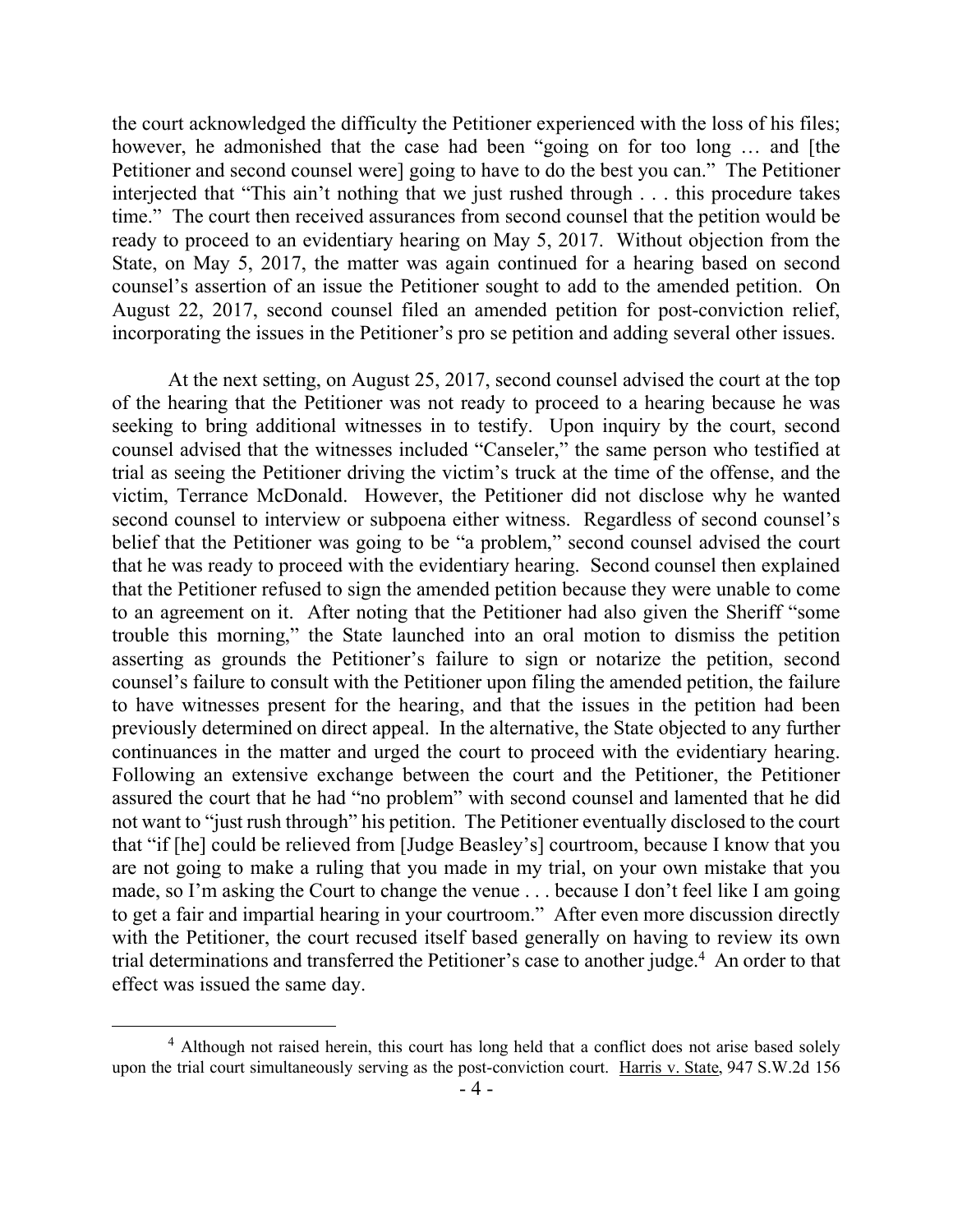Second Post-Conviction Court. On November 8, 2017, second counsel successfully moved to withdraw from representing the Petitioner based upon new employment. The record reflects the next court settings as December 15, 2017 and January 31, 2018, before the Honorable Judge Lee V. Coffee, for the purpose of appointing new counsel for the Petitioner. Third counsel was appointed to represent the Petitioner on February 1, 2018, and on April 19, 2018, third counsel requested and received a continuance without objection from the State. In requesting and receiving another continuance, on July 5, 2018, third counsel advised the court that the Petitioner had "problems with his petition," that the Petitioner had not communicated to third counsel what those "problems" were, and that the Petitioner was "still working on it." On August 7, 2018, third counsel requested and received yet another continuance without objection from the State.

At the next setting, on September 20, 2018, third counsel advised the court that he needed additional time to prepare based on his in-person discussions with the Petitioner. The court addressed the Petitioner, detailed the history of the case, and expressed concern over the age of the case noting, "whatever issues you think you might have had . . . if you have not developed those sufficiently by now, you will never develop them, sir." The court noted the case had been pending for "almost four years," beyond the statutory time frame allowed by law. See Tenn. Code Ann. § 40-39-109(a); Tenn. Sup. Ct. R. 28, § 8(B) (an "evidentiary hearing shall be conducted within four (4) months of the order scheduling the hearing"; this deadline may only be extended by order of the court upon finding that "unforeseeable circumstances render a continuance a manifest necessity" and shall not be extended more than sixty days past the original hearing date). The court then cautioned the Petitioner, if his post-conviction matter did not proceed forward at the next date, it would be deemed abandoned and dismissed. At the next setting, on December 14, 2018, at the request of third counsel and based on his assurance that all parties were ready to proceed, the matter was continued again.

On March 22, 2019, third counsel advised the court that the Petitioner was now having "some disagreements" with him and claiming, for the first time, that third counsel had an "conflict." Third counsel advised the court that the Petitioner wanted to address the court on the matter. Once again, the court summarized the extensive history of the Petitioner's case. Consistent with the prior admonition, the court warned that the case would be heard on that day or be dismissed. The Petitioner insisted that third counsel had a "conflict of interest," that the court was "trying to rush [him]," and that he was "not ready." At this point, the State renewed its oral motion to dismiss from August 2017 for

<sup>(</sup>Tenn. Crim. App. 1996) ("Judge who presided at trial in which conviction occurred is permitted, although not required, to preside over postconviction proceedings when competency of trial counsel has been challenged by defendant.").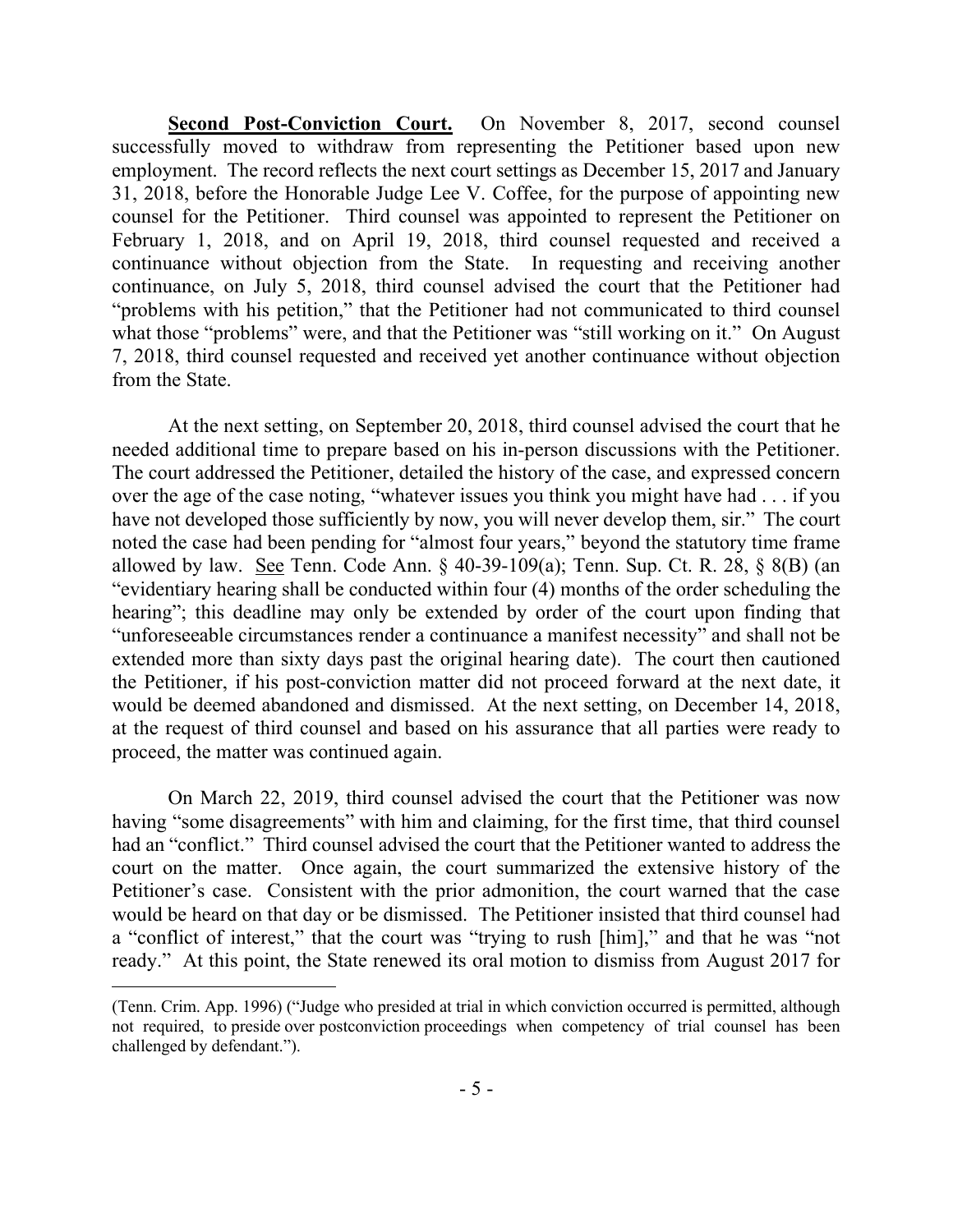failure to prosecute based on the Petitioner's behavior and continued delay of the matter. The court repeated its admonition of dismissal if the Petitioner did not proceed forward, and the Petitioner, in response, repeated his claims of unpreparedness and conflict. Finding that the Petitioner had engaged in purposeful delay and abandonment of the petition, the court granted the State's motion, and the matter was dismissed. A written order of dismissal including the court's extensive factual findings and conclusions of law was entered on May 28, 2019.

On March 26, 2021, the Petitioner filed a document entitled, "Petition for Common Law Writs of Certiorari and Supersedeas," alleging that the court acted illegally when it dismissed his petition for post-conviction relief. This court interpreted the document as a notice of appeal. Tennessee Rule of Appellate Procedure 4(a) states that "the notice of appeal required by Rule 3 shall be filed with and received by the clerk of the trial court within 30 days after the date of entry of the judgment appealed from . . . ." However, this rule also states that "in all criminal cases the 'notice of appeal' document is not jurisdictional and the filing of such document may be waived in the interest of justice." Tenn. R. App. P. 4(a). Under Rule 4, the notice of appeal was considerably late-filed. We were compelled however to inquire as to whether the Petitioner continued to be represented by third counsel at the time the post-conviction court dismissed the petition and for purposes of appeal. Tenn. R. Crim. P. 44(a) ("Every indigent defendant is entitled to have assigned counsel in all matters necessary to the defense and at every stage of the proceedings, unless the defendant waives counsel."). On April 23, 2021, this court issued an order directing third counsel to respond as to the status of his representation, and on May 21, 2021, third counsel filed an affidavit generally asserting that the Petitioner had been "uncooperative," that the Petitioner had "asked [third] counsel to cease representation," and that third counsel "was unable to advise client on any appellate issues[.]" After this court's inquiry, the record reflects that third counsel filed a motion to withdraw on May 13, 2021, because the Petitioner "had requested [third counsel] to voluntarily withdraw due to a conflict of interest," and had at the bottom of said motion, "NUNC PRO TUNC" to May 28, 2019. An order relieving third counsel from representing the Petitioner was entered by the post-conviction court on May 13, 2021, *nunc pro tunc* to March 25, 2019, a few days after the petition was dismissed.

Apparently, third counsel previously made an oral motion not borne out by the record, which was granted by the court but never reduced to an order. We caution that a *nunc pro tunc* order is based on some previous action by the court that is not adequately reflected in its record. Dewees v. Sweeney, 947 S.W.2d 861, 864 (Tenn. Ct. App. 1996). However, an order *nunc pro tunc* cannot be granted to relieve an attorney from the consequences of his own failure to comply with the rules. Id. (quoting Gillespie v. Martin, 172 Tenn. 28, 109 S.W.2d 93 (1937). More importantly, while the right to proceed pro se as a criminal defendant may be forfeited where a litigant repeatedly engages in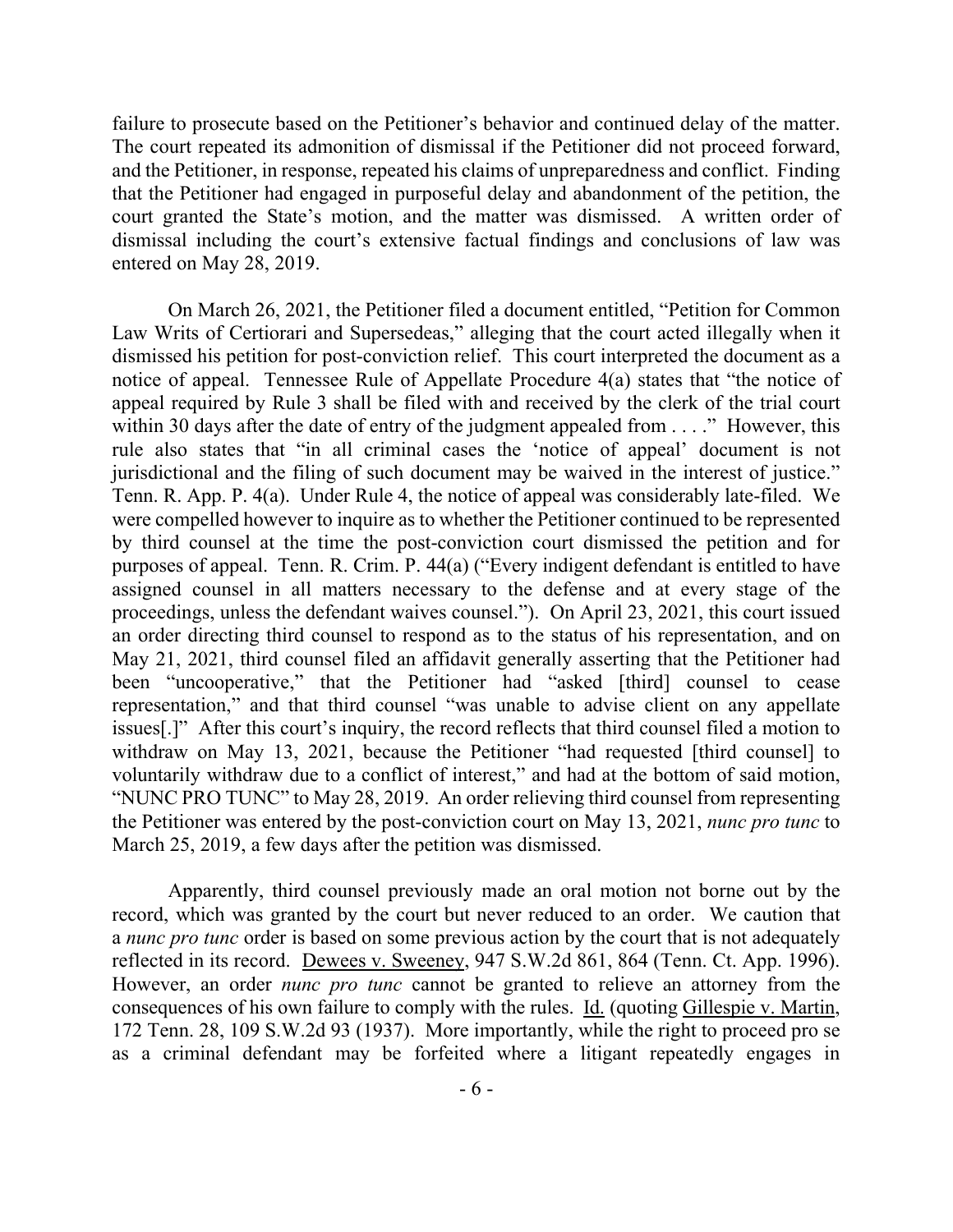manipulation or abuse of the judicial process, <u>see State v. Hester</u>, 324 S.W.3d 1, 33 (Tenn. 2010), the court here neither appointed new counsel nor determined whether the Petitioner had waived or forfeited his right to counsel. See Leslie v. State, 36 S.W.3d 34, 39 (Tenn. 2000) (holding post-conviction court erred in allowing counsel to withdraw and failing to appoint new counsel); Tenn. Code Ann. § 40-14-205 ("The court may, upon good cause shown, permit an attorney appointed under this part to withdraw as counsel of record for the accused. If any attorney is permitted to withdraw, the court shall, in the manner contained in § 40-14-202, immediately appoint another attorney in the former attorney's place."). We reiterate that the court's dismissal of the petition for failure to prosecute did not relieve third counsel, who was appointed based on the Petitioner's indigency status, to properly withdraw from the case. Tenn. R. Crim. P. 37(e)(3) ("Pursuant to Tenn. Sup. Ct. Rule 13, § 1(e)(5), counsel appointed in the trial court to represent an indigent defendant shall continue to represent the defendant throughout the proceedings, including any appeals, until the case has been concluded or counsel has been allowed to withdraw by a court."). This is to avoid the risk of an indigent criminal defendant losing appellate review of the issue. We acknowledge "the Fourteenth Amendment's right to counsel, and therefore right to effective assistance of counsel, only applies through the first appeal as of right." Stokes v. State, 146 S.W.3d 56, 60 (Tenn. 2004) (citing Douglas v. California, 372 U.S. 353, 357, 83 S. Ct. 814, 9 L.Ed.2d 811 (1963)). However, in Tennessee, there is a statutory right to counsel that extends through the first level of appellate review. Id.; Tenn. Code Ann. § 40-30-107(b)(1); Lovin v. State, 286 S.W.3d 275, 284 (Tenn. 2009). Based on these unique circumstances, we waived the timely filing of the notice of appeal in the interest of justice and appointed appellate post-conviction counsel to represent the Petitioner on appeal. This case is now properly before this court for review.

#### **ANALYSIS**

The sole issue presented for our review is whether the post-conviction court abused its discretion in dismissing the petition for post-conviction relief based on an abuse of judicial process for failure to prosecute. The Petitioner contends he was "simply trying to explain to the post-conviction court that [third] counsel had a conflict of interest and that [third] counsel was not diligently working on his case[.]" Based upon "the drawn-out history of the proceedings and the court's warnings to [the Petitioner]," the State contends dismissal of the petition was proper. We agree with the State.

In dismissing the petition for failure to prosecute, the court issued extensive oral and written findings of fact. In its oral ruling, the post-conviction court stated, in relevant part, as follows:

Just for the record, amongst the ridiculous things [the Petitioner] said today, he indicates that somebody might as well be the lynch mob. I don't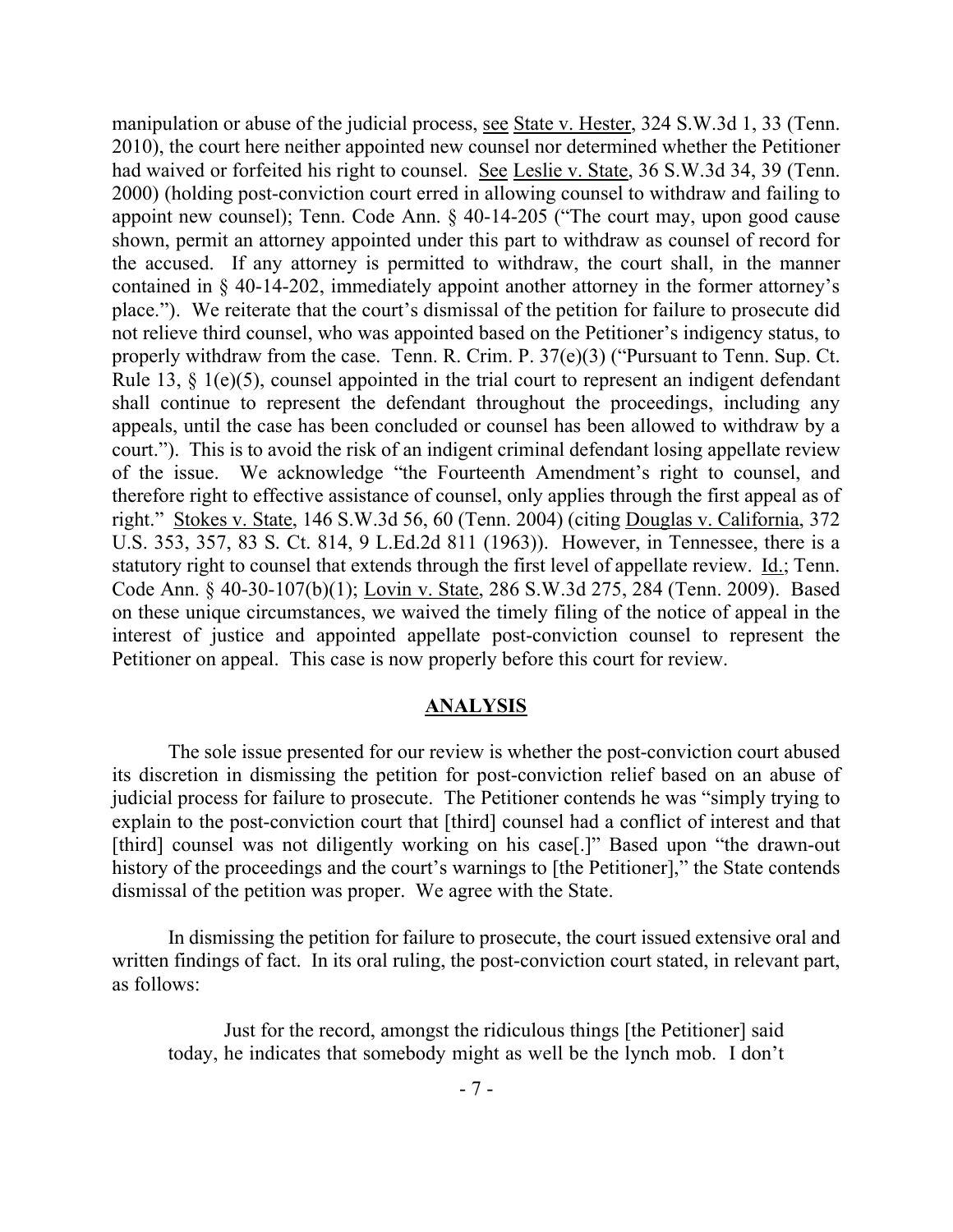know who he is putting in that lynch mob. But [the Petitioner] has purposely delayed this matter, and it's one of those cases that, again, has been pending for four years on a petition for post-conviction relief. [The Petitioner] has had three lawyers. The State had made a motion in 2017, August 2017, asking [first post-conviction court] to dismiss this matter, because [the Petitioner] is never ready to have this case heard and refuses, actually, to have this case heard, and the motion probably should have been granted some two years ago. But this Court, in fact, will find that [the Petitioner] has effectively abandoned his petition for post-conviction relief, and that he refuses to go forward, and his silly statement that it might take seven, or eight, or nine years is just absolutely, atrociously ridiculous. And this Court, in fact, will order that this petition for post-conviction relief be dismissed because [the Petitioner] refuses to present or to go forward on that petition.

In the court's twenty-five-page written order dismissing the petition, it stated, in relevant part, as follows:

This Petitioner has refused to proceed with the evidentiary hearing on the petition for post-conviction relief. The Courts scheduled this matter for evidentiary hearings on May 5, 2017, August 25, 2017, September 20, 2018, December 14, 2018, and March 22, 2019. The Court heard and denied another oral motion for a continuance on March 22, 2019. The Court admonished the defendant on September 20, 2018, that the Court would dismiss the petition if the petition were not heard on the next setting for an evidentiary hearing (see transcript page 7). On December 14, 2018, the Court informed counsel that the case would be heard on the next scheduled hearing date of March 22, 2019.

After post-conviction counsel informed the Court that the Petitioner wanted yet another continuance, the Court informed the petitioner that the post-conviction had been pending in the courts, "four times longer than it took to get your case tried" [page 7 of the transcript]. Whereupon, incredibly, the Petitioner responded that **"this is my freedom, so it might take five, six, seven years"** (page 8 of the transcript). As the Court continued to admonish the Petitioner that the hearing would be conducted or the petition would in fact be dismissed, the Petitioner insisted that he was being rushed. Thereupon, the State of Tennessee informed the Court that the State had requested that [first post-conviction court] dismiss the petition in August 2017, "for failure to move forward on this case". The Petitioner had allegedly engaged in misconduct and had made threats against deputies (page 10 of the transcript). The State of Tennessee again renewed the motion to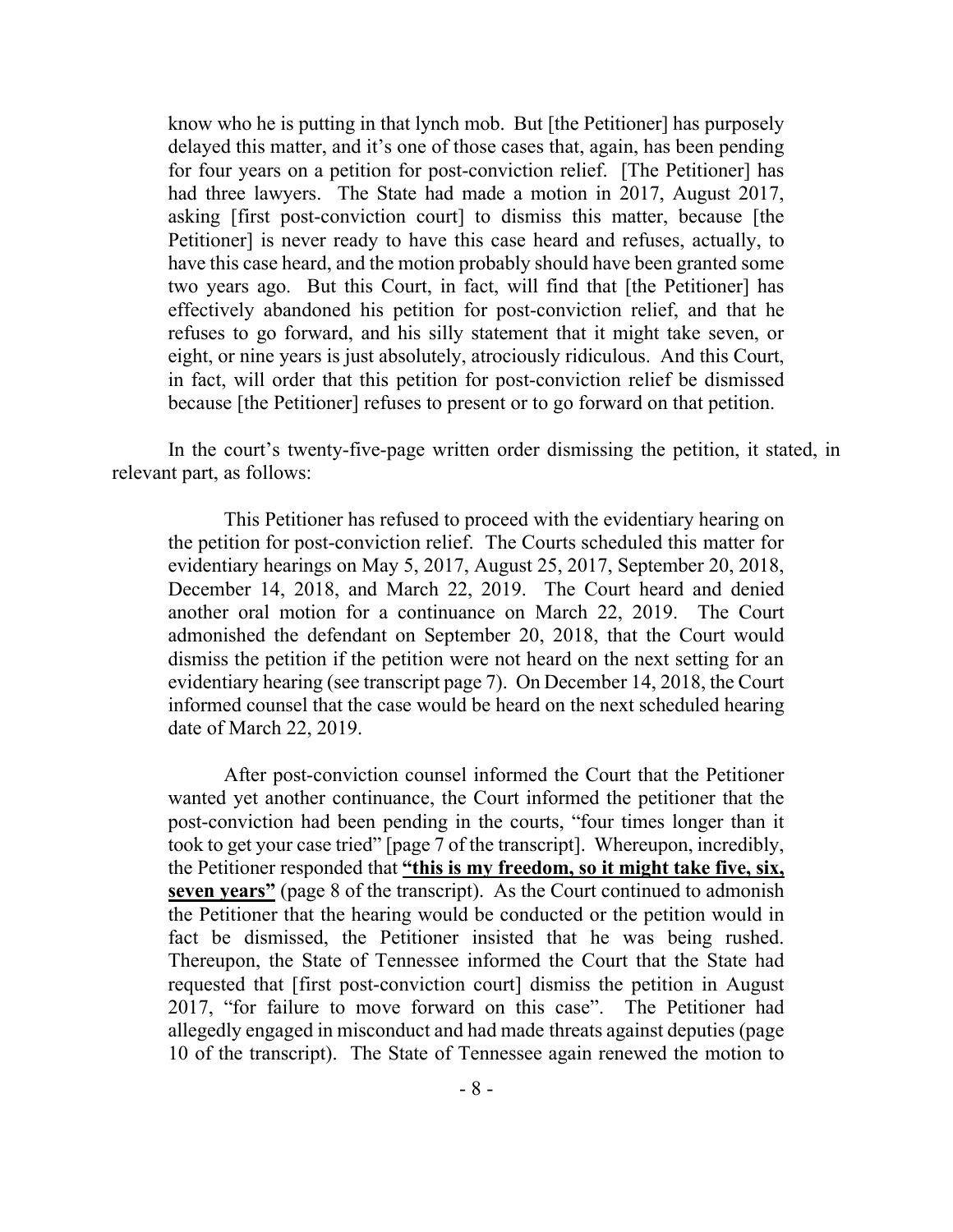dismiss because of the Petitioner's continued refusal to proceed with the evidentiary hearing.

Thereupon, the Court again instructed the Petitioner—multiple times—that the matter would be heard on March 22, 2019, or that it would indeed be dismissed. The Petitioner insisted that he was "not prepared" and that he wanted a fourth post-conviction attorney. The Petitioner continued to insist, "I am not ready. We have not prepared to go forward" (page 12 of the transcript). The Petitioner demanded a continuance and the Court denied the request. The Petitioner continued to interrupt the Court and steadfastly insisted that he needed yet another continuance. After the Petitioner repeatedly interrupted the Court, the Court asked the Petitioner to return to the holding cell. As a parting insult, the Petitioner accused the court of, "Man, you might as well be a lynch mob, man". Thereupon, the Court had the Petitioner removed from the Courtroom pursuant to Rule 43 of the Tennessee Rules of Criminal Procedure (see-attached transcript).

. . . .

Per the Tennessee Post-Conviction Procedure Act 32:18 regarding Evidentiary Hearings, if the petition is not dismissed during the preliminary process, a hearing must be held within four months of the entry of the order of the trial court, although continuances may be granted if necessary. The petitioner shall appear at the hearing, unless incarcerated out of state, in which case affidavits may be presented. The petitioner shall testify if there are substantial questions of fact at issue. The hearing must be recorded. Tenn. Sup. Ct. R. 28, § 8(B); T.C.A. § 40-30-109(a). The hearing is not to be continued except by order of the court finding unforeseeable circumstances which render a continuance a manifest necessity. Any continuance cannot be more than 60 days beyond the original hearing date. But see Hill v. State, 2005 WL 2276422 (Tenn. Crim. App. 2005) (noncompliance with time limits does not entitle petitioner to any relief). But see [Torrian] Dillard v. State, 2011 WL 744740 (Tenn. Crim. App. 2011) (petition may be dismissed for failure to prosecute where defendant is given repeated opportunities for an evidentiary hearing and fair warning that failure to proceed will result in dismissal).

. . . .

This Petitioner has abused the judicial process, thereby justifying the dismissal of the petition—with prejudice—for failure to prosecute. After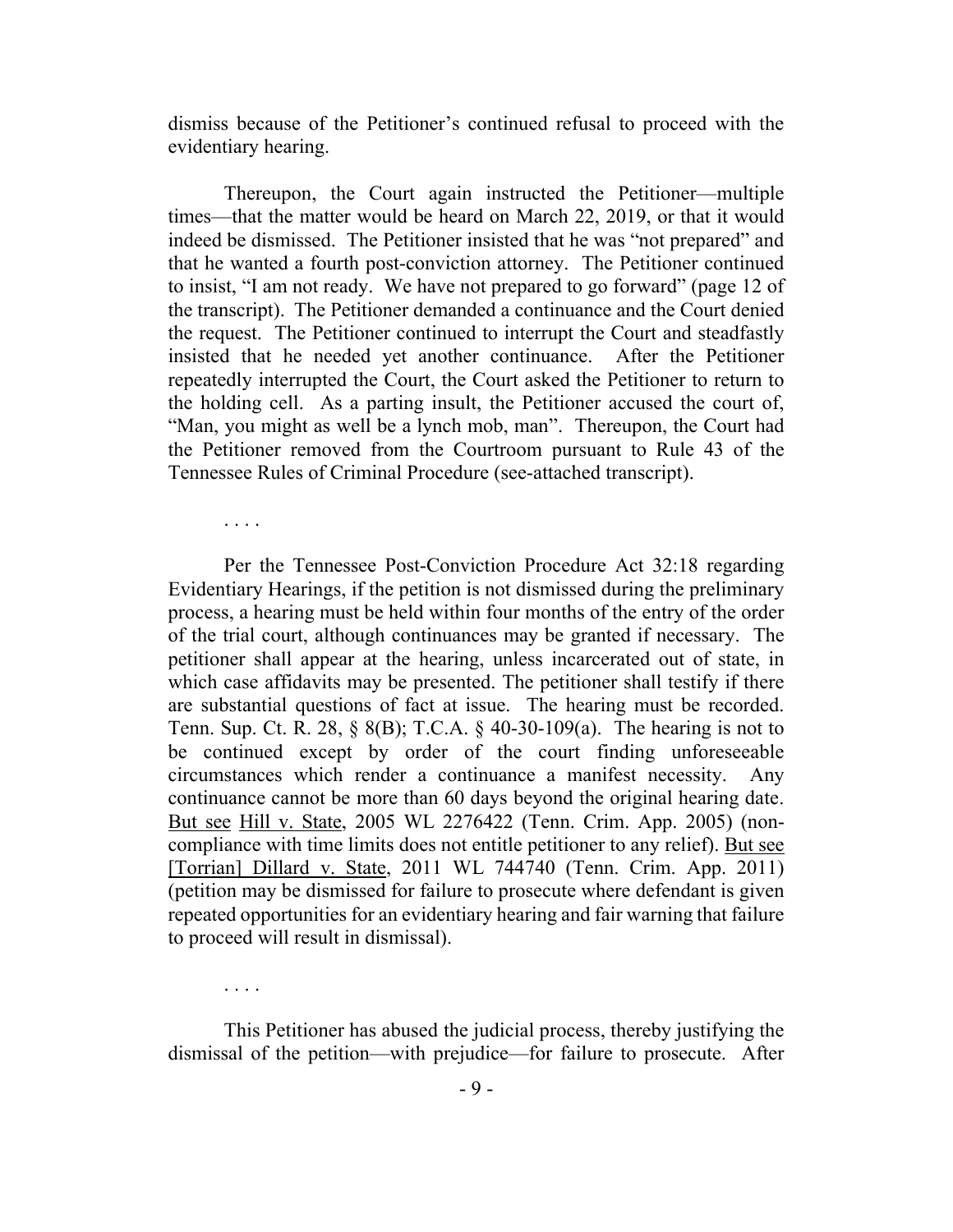repeated opportunities for an evidentiary hearing and multiple fair warning from the Court that Petitioner would be required to proceed on March 22, 2019, the Petitioner refused to go forward with his proof on the evidentiary hearing date. Ultimately, the Petitioner refused to proceed and demanded that the Court grant yet another continuance. Post-conviction relief is a statutory remedy offered by the legislature; it is not a constitutional right. Those who abuse the process cannot be heard to complain when access to the remedy is denied that petitioner caused the delays in prosecution. The petitioner caused the multiple continuances and delays that occurred in the case, as he continued to insist that he needed more time and was not ready and unprepared. Despite repeated warnings from the Court, the Petitioner refused to present his petition. This Petitioner, who had engaged in an abusive process for over four (4) years, insisted that he needed another five (5), six (6), seven (7) years to be ready to present his petition. The State of Tennessee had requested dismissal of the petition two (2) years ago because of the Petitioners willful failure and abandonment of this petition. On March 22, 2019, the Court had no other options except to dismiss the petition for post-conviction relief as the Petitioner has refused to prosecute his petition and had interfered with the administration of justice by the petitioner's willful and purposeful refusal to proceed with the case. (emphasis in original).

We must begin by addressing the Petitioner's complaint that third counsel had a "conflict of interest" and that third counsel was not diligently working on his case. As previously stated herein, there is no constitutional entitlement to the effective assistance of counsel in a post-conviction proceeding. Frazier v. State, 303 S.W.3d 674, 682 (Tenn. 2010) (reversing forfeiture of counsel because counsel "can hardly be expected to objectively evaluate his or her performance," and court should have either disqualified counsel or obtained a valid waiver of the conflict). Rather, the statute authorizing the appointment of counsel in a post-conviction proceeding implicitly includes the right to conflict-free counsel. Id. at 685; McCullough v. State, 144 S.W.3d 382, 385 (Tenn. Crim. App. 2003) (seeking to represent defendant in post-conviction proceeding after representing defendant on direct appeal created an actual conflict of interest); Kevin Burns v. State, No. W2000-02871-CC-R9-PD, 2001 WL 912817, at \*4 (Tenn. Crim. App., Aug. 9, 2001). In determining whether to disqualify an attorney in a criminal case, the trial court must first determine whether the party questioning the propriety of the representation met its burden of showing that there is an actual conflict of interest. State v. White, 114 S.W.3d 469, 476 (Tenn. 2003) (citing Clinard, 46 S.W.3d at 187; Culbreath, 30 S.W.3d at 312- 13; Jones, 726 S.W.2d at 520-21); Leslie, 36 S.W.3d at 39 (noting "when a defendant seeks to substitute appointed counsel, he has the burden of establishing to the satisfaction of the trial judge good and valid reasons for the dismissal of his attorney"); see also United States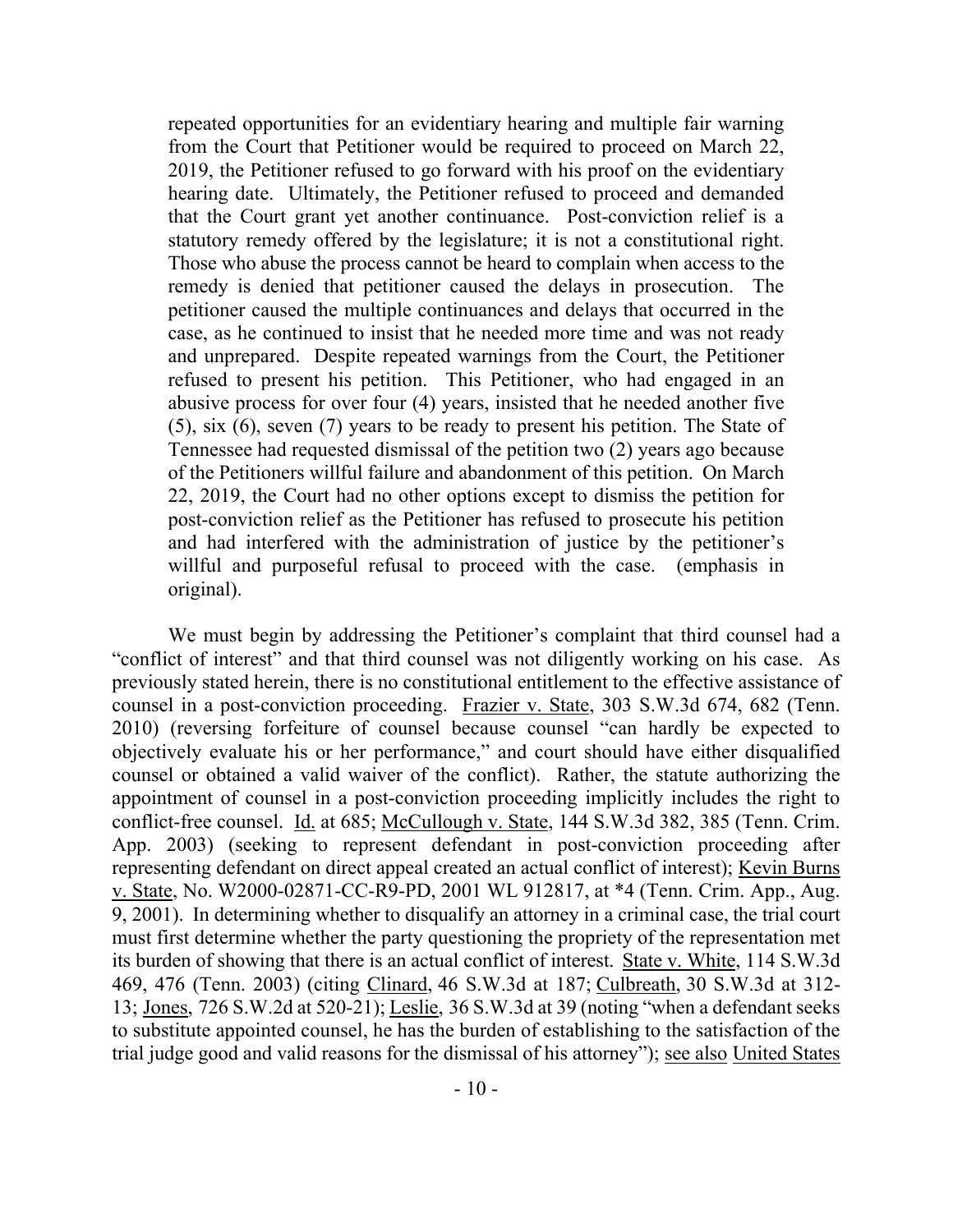v. Iles, 906 F.2d 1122, 1130 (6th Cir.1990) (stating, "It is hornbook law that when an indigent defendant makes a timely and good faith motion requesting that appointed counsel be discharged ..., the trial court clearly has a responsibility to determine the reasons for [the] dissatisfaction.") (internal quotation omitted).

When a conflict of interest is apparent, the trial court has the duty to conduct an independent inquiry prior to the evidentiary hearing. Frazier, 303 S.W.3d at 685. Otherwise, prejudice will be presumed. Id.; see also Strickland, 466 U.S. at 692 (quoting Cuyler v. Sullivan, 446 U.S. 335, 348, 350 (1980)) (prejudice will be presumed in cases where the petitioner has established that trial counsel "'actively represented conflicting interests' and that 'an actual conflict of interest adversely affected his lawyer's performance'"); United States v. Taylor, 487 U.S. 326, 336-337, 108 S. Ct. 2413, 101 L.Ed.2d 297 (1988) (on-the-record inquiry into the defendant's allegations "permit[s] meaningful appellate review" of a trial court's exercise of discretion). Our Rules of Professional Conduct dictate that "[a] lawyer shall not represent a client if ... there is a significant risk that the representation of one or more clients will be materially limited by the lawyer's responsibilities to another client, a former client or a third person or by a personal interest of the lawyer." Tenn. Sup. Ct. R. 8, Rule 1.7. "[A]n actual conflict of interest includes any circumstances in which an attorney cannot exercise his or her independent professional judgment free of 'compromising interests and loyalties." State v. White, 114 S.W.3d 469, 476 (Tenn. 2003) (quoting State v. Culbreath, 30 S.W.3d 309, 312-13 (Tenn. 2000)). The proper focus is solely upon whether counsel's conflict affected counsel's action[.]" Netters v. State, 957 S.W. 844, 848 (Tenn. Crim. App. 1997).

The record reflects that third counsel was appointed to represent the Petitioner on February 1, 2018. Some seven months later, on September 20, 2018, the court admonished the Petitioner that if the Petitioner did not proceed to an evidentiary hearing at the next court setting, the petition would be dismissed. After five more court re-settings with third counsel, the Petitioner claimed a "conflict of interest" existed with third counsel on March 22, 2019. Third counsel did not file a motion to withdraw based on a "conflict of interest" nor did he orally advise the court that such "conflict" existed. The purported *nunc pro tunc* motion to withdraw generally asserted that the Petitioner had been "uncooperative," and that the Petitioner had "asked [third] counsel to cease representation," neither of which constitute sufficient grounds for withdrawal. Third counsel advised the court at the top of the hearing that the Petitioner was now having "some disagreements" with him and claiming, for the first time, that there was a "conflict." The court with all due patience again engaged the Petitioner in an extensive colloquy and advised the Petitioner if he did not proceed with an evidentiary hearing, the matter would be dismissed that day. The Petitioner, loquacious and voluble, replied, as he had over the course of the proceeding, that he did not wish to be rushed. Throughout this exchange, the Petitioner did not advise the court of the nature of the alleged conflict, and the court did not inquire. While the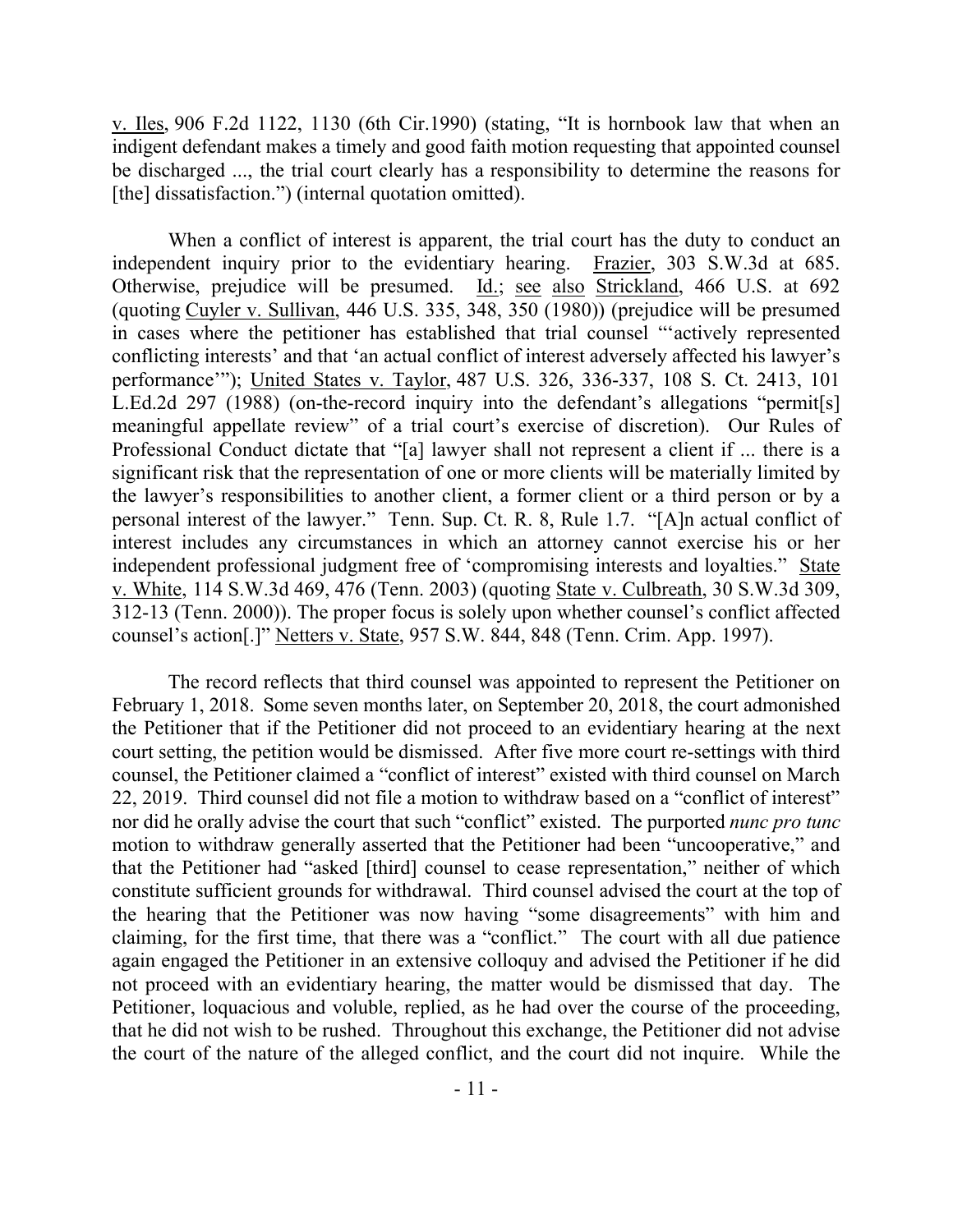Petitioner's conclusory claim of a "conflict of interest" with third counsel on day of hearing certainly could have been viewed as a delay tactic, third counsel's comments regarding the deterioration of their relationship were enough to trigger the court's duty to inquire. Accordingly, the court's failure to make any inquiry into the Petitioner's alleged claim of a conflict of interest constitutes a Frazier error. For the following reasons, we conclude that the error in failing to engage in the required inquiry was harmless because it would not have changed the outcome of this case. Martel v. Clair, 565 U.S. 648, 666, 132 S. Ct. 1276, 1289, 182 L. Ed. 2d 135 (2012) (second tier court acted within its discretion in denying petitioner's request to substitute counsel, even without the appropriate inquiry, because appointing new lawyer would have allowed petitioner to file a futile motion).

As to the Petitioner's challenge to dismissal based on an abuse of judicial process, a trial court has inherent authority to dismiss a petition for post-conviction relief with prejudice based on a petitioner's failure to prosecute. Link v. Wabash R. Co., 370 U.S. 626, 630-33, 82 S. Ct. 1386, 1388-90, 8 L. Ed. 2d 734 (1962) (noting that the inherent power of the court to do so is "of ancient origin, having its roots in judgments of nonsuit and non prosequitur" and necessary to prevent undue delays in the disposition of pending cases and to avoid congestion in court calendars); Fred Hodges v. Att'y Gen., 43 S.W.3d 918, 921 (Tenn. Ct. App. 2000) ("Trial courts possess inherent, common-law authority to control their dockets and the proceedings in their courts. Their authority is quite broad..."); Tenn. R. Civ. P. 41.02 (authorizing the court to dismiss plaintiff's claim if he fails to prosecute the claim, to comply with the Rules of Civil Procedure, or to comply with any order of the court). In addition, "[t]rial courts may, on their own motion, dismiss cases for lack of prosecution, but this authority should be exercised sparingly and with great care." Fred Hodges v. Att'y Gen., 43 S.W.3d at 921 (citing Harris v. Baptist Mem'l Hosp., 574 S.W.2d 730, 731 (Tenn.1978)).<sup>5</sup> Because decisions to dismiss for failure to prosecute are discretionary, reviewing courts will second-guess a trial court only when it has acted unreasonably, arbitrarily, or unconscionably. Id. at 921 (internal citations omitted).

Upon determination by the post-conviction court that a litigant is abusing the postconviction process by filing successive petitions, seeking repeated withdrawals, or is otherwise acting in bad faith, dismissal of the action for failure to prosecute, with prejudice, is proper. Cazes v. State, 980 S.W.2d 364, 365 (Tenn. 1998) (citing Williams v. State, 831 S.W.2d 281, 283 (Tenn. 1992)). "[W]hile trial courts have authority under Tenn. Code Ann. § 40-30-115(a) to permit withdrawal [of the petition] without penalty, that statute does not require courts to suffer interminable bad faith conduct." Id. On appeal, the

 $<sup>5</sup>$  For purposes of this analysis, "a post-conviction proceeding is a hybrid affair, involving an appeal</sup> from a criminal prosecution which is considered under *civil rules of procedure.*" Watkins v. State, 903 S.W.2d 302, 305 (Tenn. 1995).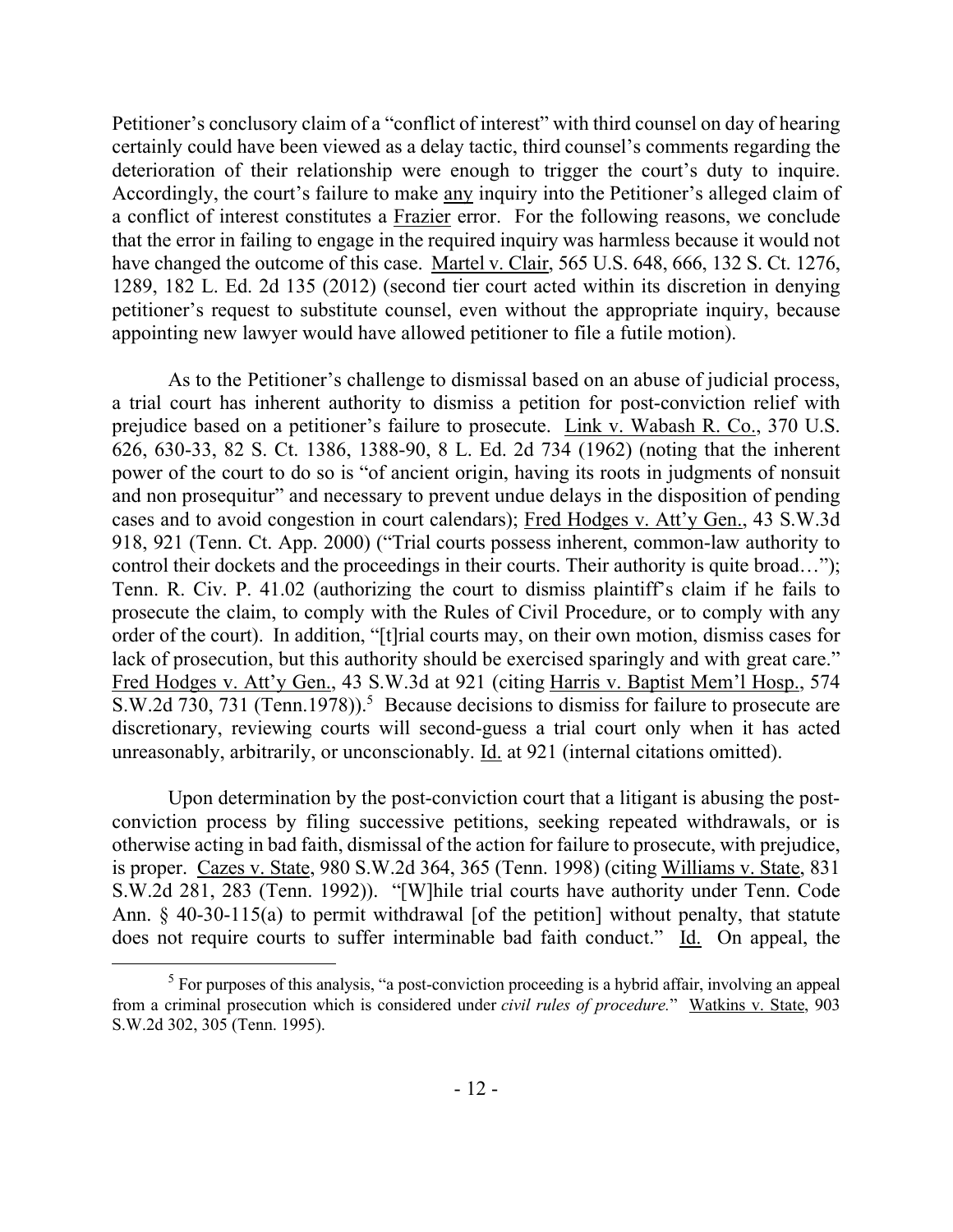appellate court accords to the post-conviction court's findings of fact the weight of a jury verdict, and these findings are conclusive on appeal unless the evidence preponderates against them. Henley v. State, 960 S.W.2d 572, 578-79 (Tenn. 1997). By contrast, the post-conviction court's conclusions of law receive no deference or presumption of correctness on appeal. Fields v. State, 40 S.W.3d 450, 453 (Tenn. 2001). "When a petitioner seeks and obtains the aid of counsel through court appointment, the petitioner needs to understand that the right to make the large majority of the decisions relating to the conduct of the case then rests with the attorney. The attorney 'is in no way obligated to comply with a petitioner's demands to investigate or pursue unreasonable or frivolous claims.'" Leslie, 36 S.W.3d at 38. Hence, a petitioner who abuses the post-conviction process may be denied a remedy. Id. at 39 (citing Cazes v. State, 980 S.W.2d 364, 365 (Tenn. 1998)). A post-conviction court's order dismissing a petition for post-conviction relief without a hearing shall set forth the post-conviction court's findings of fact. Reginald McWilliams v. State, No. W2019-00935-CCA-R3-PC, 2020 WL 3410239, at \*1 (Tenn. Crim. App. June 19, 2020); Charles Ritter v. State, No. E2003-03016-CCA-R3-PC, 2004 WL 2309140, at \*1 (Tenn. Crim. App. Oct. 14, 2004); Almeer Nance v. State, No. E2005- 02265-CCA-R3-PC, 2006 WL 1575110, at \*1 (Tenn. Crim. App. June 9, 2006).

The record shows the Petitioner filed his post-conviction petition in January 2015, and it was dismissed without a hearing four years later in March 2019. During this time, the Petitioner was appointed three different attorneys to represent him. First counsel, after representing the Petitioner for nearly a year, was permitted to withdraw based on a breakdown in communication and threats to her safety. At the first court's inquiry into her motion, first counsel explained that the Petitioner was raising "everything" in his petition, and she reminded the first court that at trial the victim and his grandmother had been threatened not to show up. Second counsel, after representing the Petitioner for nearly two years, withdrew from representation based on a change in employment. During second counsel's representation, the first court eventually admonished the Petitioner that the case had been going on too long, and he had to proceed. The State also orally moved to dismiss. Shortly thereafter, the Petitioner claimed a "conflict of interest" with the first court, and the first court agreed and recused itself after presiding over the matter for over two years.

The second court also granted the Petitioner multiple continuances and presided over the matter for nearly two years. At his second request for continuance, third counsel advised the court that the Petitioner had "problems with his petition," that the Petitioner had not communicated to third counsel what those "problems" were, and that the Petitioner was "still working on it." Faced with a fourth request for a continuance, the second court admonished the Petitioner that if the petition did not proceed forward to an evidentiary hearing on the next setting, it would be dismissed. At the sixth court setting, on March 22, 2019, third counsel asserted generally that the Petitioner had "some disagreements" with him and that the Petitioner claimed third counsel had a "conflict." After a full colloquy